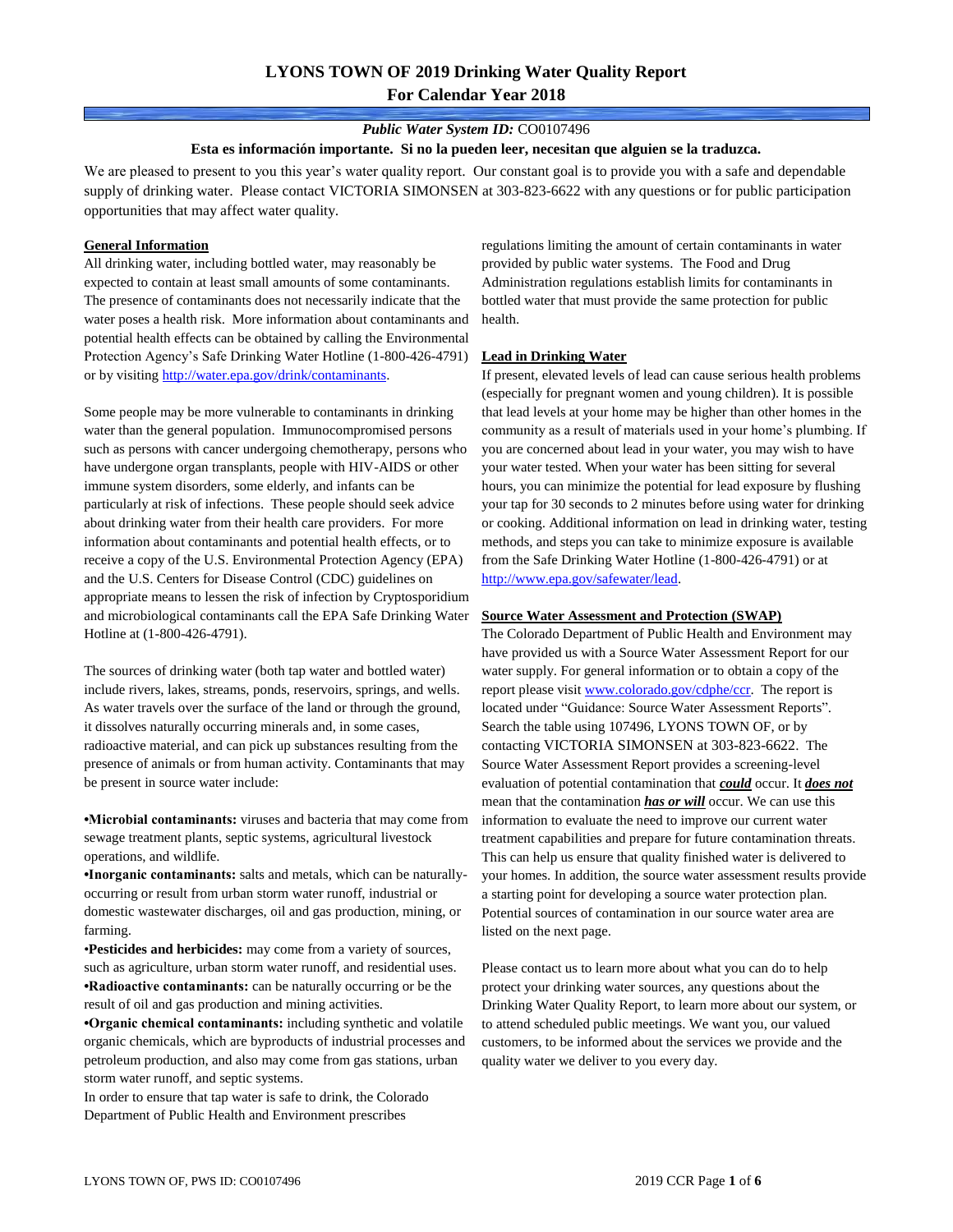## **Our Water Sources**

| <b>Sources (Water Type - Source Type)</b>                                        | <b>Potential Source(s) of Contamination</b>                                                                                                                                                                                                                                                                                                                                                               |
|----------------------------------------------------------------------------------|-----------------------------------------------------------------------------------------------------------------------------------------------------------------------------------------------------------------------------------------------------------------------------------------------------------------------------------------------------------------------------------------------------------|
| PURCHASED WATER FROM LONGMONT (Surface Water-<br><b>Consecutive Connection</b> ) | EPA Hazardous Waste Generators, EPA Chemical<br>Inventory/Storage Sites, Permitted Wastewater Discharge Sites,<br>Aboveground, Underground and Leaking Storage Tank Sites,<br>Existing/Abandoned Mine Sites, Other Facilities,<br>Commercial/Industrial/Transportation, Low Intensity Residential,<br>Row Crops, Fallow, Pasture / Hay, Deciduous Forest, Evergreen<br>Forest, Septic Systems, Road Miles |

# **Terms and Abbreviations**

- **Maximum Contaminant Level (MCL)** − The highest level of a contaminant allowed in drinking water.
- **Treatment Technique (TT)** − A required process intended to reduce the level of a contaminant in drinking water.
- **Health-Based** − A violation of either an MCL or TT.
- **Non-Health-Based** − A violation that is not an MCL or TT.
- **Action Level (AL)** − The concentration of a contaminant which, if exceeded, triggers treatment and other regulatory requirements.
- **Maximum Residual Disinfectant Level (MRDL)** − The highest level of a disinfectant allowed in drinking water. There is convincing evidence that addition of a disinfectant is necessary for control of microbial contaminants.
- **Maximum Contaminant Level Goal (MCLG)** − The level of a contaminant in drinking water below which there is no known or expected risk to health. MCLGs allow for a margin of safety.
- **Maximum Residual Disinfectant Level Goal (MRDLG)** − The level of a drinking water disinfectant, below which there is no known or expected risk to health. MRDLGs do not reflect the benefits of the use of disinfectants to control microbial contaminants.
- **Violation (No Abbreviation)** − Failure to meet a Colorado Primary Drinking Water Regulation.
- **Formal Enforcement Action (No Abbreviation)** − Escalated action taken by the State (due to the risk to public health, or number or severity of violations) to bring a non-compliant water system back into compliance.
- **Variance and Exemptions (V/E)** − Department permission not to meet an MCL or treatment technique under certain conditions.
- **Gross Alpha (No Abbreviation)** − Gross alpha particle activity compliance value. It includes radium-226, but excludes radon 222, and uranium.
- **Picocuries per liter (pCi/L)** − Measure of the radioactivity in water.
- **Nephelometric Turbidity Unit (NTU)** − Measure of the clarity or cloudiness of water. Turbidity in excess of 5 NTU is just noticeable to the typical person.
- **Compliance Value (No Abbreviation)** Single or calculated value used to determine if regulatory contaminant level (e.g. MCL) is met. Examples of calculated values are the 90<sup>th</sup> Percentile, Running Annual Average (RAA) and Locational Running Annual Average (LRAA).
- **Average (x-bar)** − Typical value.
- **Range (R)**  $-$  Lowest value to the highest value.
- **Sample Size (n)** − Number or count of values (i.e. number of water samples collected).
- **Parts per million = Milligrams per liter (ppm = mg/L)** − One part per million corresponds to one minute in two years or a single penny in \$10,000.
- **Parts per billion = Micrograms per liter (ppb = ug/L)** − One part per billion corresponds to one minute in 2,000 years, or a single penny in \$10,000,000.
- **Not Applicable**  $(N/A)$  **Does not apply or not available.**
- **Level 1 Assessment** A study of the water system to identify potential problems and determine (if possible) why total coliform bacteria have been found in our water system.
- **Level 2 Assessment** A very detailed study of the water system to identify potential problems and determine (if possible) why an E. coli MCL violation has occurred and/or why total coliform bacteria have been found in our water system on multiple occasions.
- **LRAA = Locational Running Annual Average** − The average of analytical results for samples taken at a specific monitoring location during the previous four calendar quarters.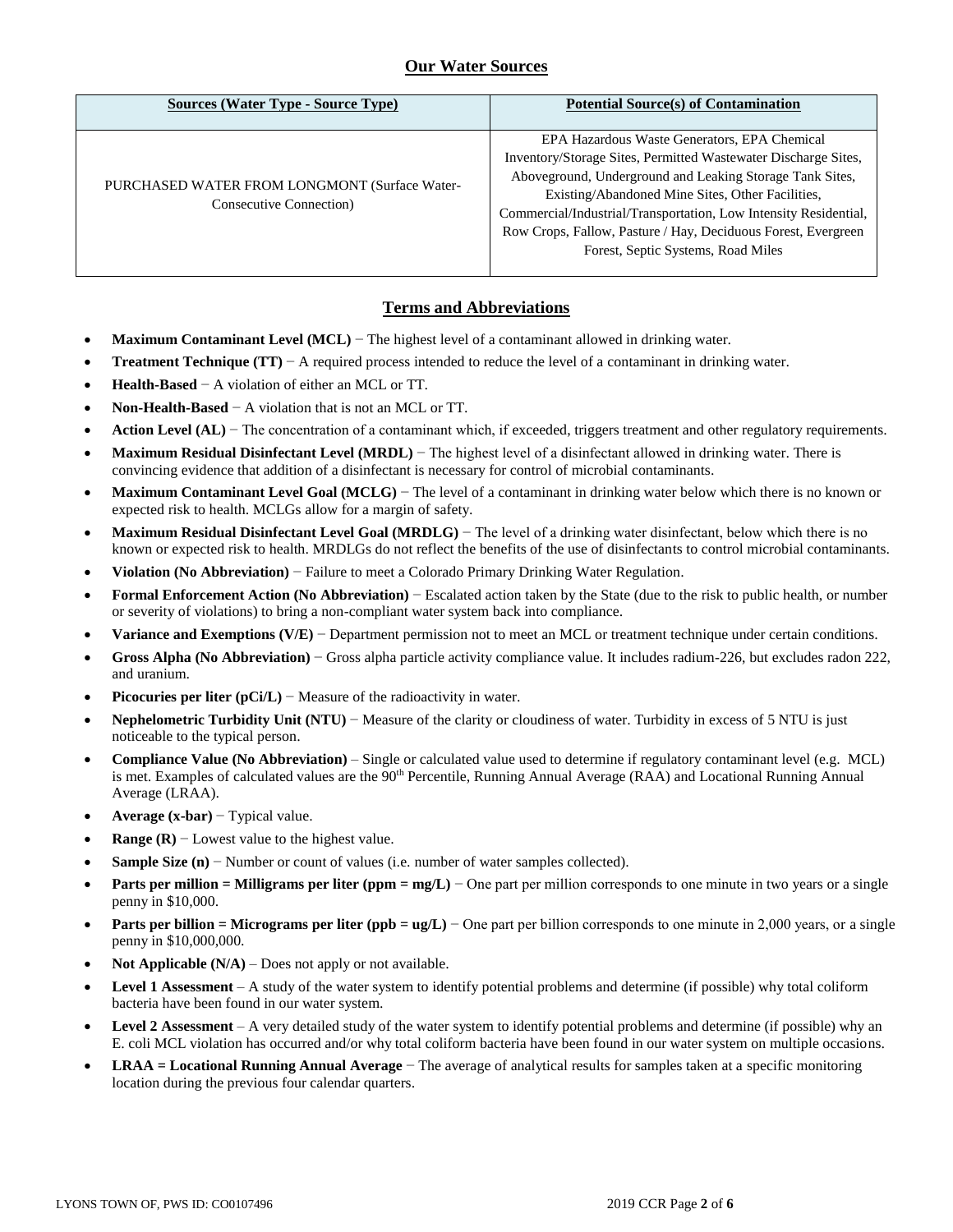## **Detected Contaminants**

LYONS TOWN OF routinely monitors for contaminants in your drinking water according to Federal and State laws. The following table(s) show all detections found in the period of January 1 to December 31, 2018 unless otherwise noted. The State of Colorado requires us to monitor for certain contaminants less than once per year because the concentrations of these contaminants are not expected to vary significantly from year to year, or the system is not considered vulnerable to this type of contamination. Therefore, some of our data, though representative, may be more than one year old. Violations and Formal Enforcement Actions, if any, are reported in the next section of this report.

**Note:** Only detected contaminants sampled within the last 5 years appear in this report. If no tables appear in this section, then no contaminants were detected in the last round of monitoring.

|                                | <b>Microbiological Contaminants</b> |                                                                                    |                  |                      |                            |                                                                                                                                                                      |  |  |  |  |  |  |
|--------------------------------|-------------------------------------|------------------------------------------------------------------------------------|------------------|----------------------|----------------------------|----------------------------------------------------------------------------------------------------------------------------------------------------------------------|--|--|--|--|--|--|
| Contaminant<br><b>Name</b>     | $#$ of<br><b>Samples</b>            | <b>MCL</b>                                                                         | <b>MCLG</b>      | Unit                 | <b>Result</b>              | <b>Probable Source of Contamination</b>                                                                                                                              |  |  |  |  |  |  |
| Total<br>Coliform<br>Bacteria* | 30#                                 | 1 positive<br>monthly sample<br>(systems that)<br>collect $<$ 40<br>samples/month) | 0%<br>Present    | Absent or<br>Present | All Samples<br>were Absent | Coliforms are bacteria that are naturally present<br>in the environment and are used as an indicator<br>that other, potentially harmful, bacteria may be<br>present. |  |  |  |  |  |  |
| E. coli<br>Bacteria*           | 30#                                 | 0% Present                                                                         | $0\%$<br>Present | Absent or<br>Present | All Samples<br>were Absent | Fecal coliforms and E. coli are bacteria whose<br>presence indicates that the water may be<br>contaminated with human or animal wastes.                              |  |  |  |  |  |  |

| Disinfectants Sampled in the Distribution System<br><b>TT Requirement:</b> At least 95% of samples per period (month or quarter) must be at least 0.2 ppm $OR$<br>If sample size is less than 40 no more than 1 sample is below $0.2$ ppm<br><b>Typical Sources:</b> Water additive used to control microbes |                    |                                                                     |                                                                                                                 |   |                |           |  |  |  |
|--------------------------------------------------------------------------------------------------------------------------------------------------------------------------------------------------------------------------------------------------------------------------------------------------------------|--------------------|---------------------------------------------------------------------|-----------------------------------------------------------------------------------------------------------------|---|----------------|-----------|--|--|--|
| <b>Disinfectant</b><br><b>Name</b>                                                                                                                                                                                                                                                                           | <b>Time Period</b> | <b>Results</b>                                                      | <b>Number of Samples</b><br><b>Sample</b><br><b>TT</b><br><b>Size</b><br><b>Violation</b><br><b>Below Level</b> |   |                |           |  |  |  |
| Chlorine                                                                                                                                                                                                                                                                                                     | December, 2018     | Lowest period percentage of samples<br>meeting TT requirement: 100% | 0                                                                                                               | ∍ | N <sub>0</sub> | $4.0$ ppm |  |  |  |

|                            | <b>Lead and Copper Sampled in the Distribution System</b> |                                       |                              |                           |                                      |                                              |                                                           |                                                                            |  |  |  |  |  |
|----------------------------|-----------------------------------------------------------|---------------------------------------|------------------------------|---------------------------|--------------------------------------|----------------------------------------------|-----------------------------------------------------------|----------------------------------------------------------------------------|--|--|--|--|--|
| Contaminant<br><b>Name</b> | <b>Time</b><br>Period                                     | 90 <sup>th</sup><br><b>Percentile</b> | <b>Sample</b><br><b>Size</b> | Unit of<br><b>Measure</b> | 90 <sup>th</sup><br>Percentile<br>AL | <b>Sample</b><br><b>Sites</b><br>Above<br>AL | 90 <sup>th</sup><br>Percentile<br>AL<br><b>Exceedance</b> | <b>Typical Sources</b>                                                     |  |  |  |  |  |
| Copper                     | 08/14/2018<br>to<br>09/28/2018                            | 0.06                                  | 10                           | ppm                       | 1.3                                  | $\Omega$                                     | N <sub>0</sub>                                            | Corrosion of household<br>plumbing systems; Erosion<br>of natural deposits |  |  |  |  |  |
| Lead                       | 08/14/2018<br>to<br>09/28/2018                            | 3                                     | 10                           | ppb                       | 15                                   | $\Omega$                                     | N <sub>0</sub>                                            | Corrosion of household<br>plumbing systems; Erosion<br>of natural deposits |  |  |  |  |  |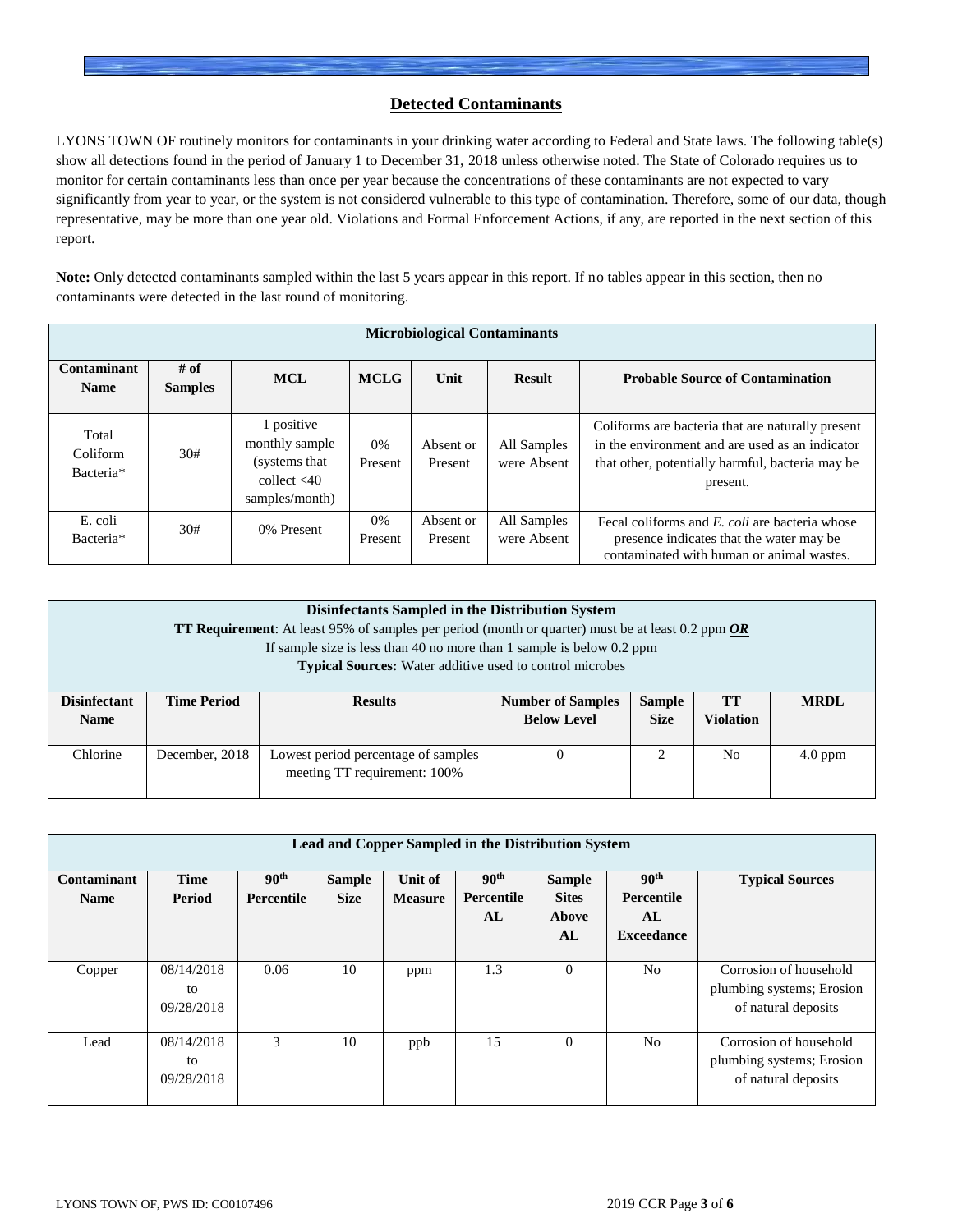|                                        | Disinfection Byproducts Sampled in the Distribution System |         |                       |                                                                      |                              |                                  |            |             |                                |                                                   |  |  |  |
|----------------------------------------|------------------------------------------------------------|---------|-----------------------|----------------------------------------------------------------------|------------------------------|----------------------------------|------------|-------------|--------------------------------|---------------------------------------------------|--|--|--|
| <b>Name</b>                            | Year                                                       | Average | Range<br>$Low - High$ | <b>Highest LRAA</b><br>(Locational)<br>Running<br>Annual<br>Average) | <b>Sample</b><br><b>Size</b> | <b>Unit of</b><br><b>Measure</b> | <b>MCL</b> | <b>MCLG</b> | <b>MCL</b><br><b>Violation</b> | <b>Typical</b><br><b>Sources</b>                  |  |  |  |
| Total<br>Haloacetic<br>Acids<br>(HAA5) | 2018                                                       | 22.05   | 17.6 to 30.1          | 30.1                                                                 | 4                            | ppb                              | 60         | N/A         | No                             | Byproduct of<br>drinking<br>water<br>disinfection |  |  |  |
| Total<br>Trihalome<br>thanes<br>(TTHM) | 2018                                                       | 48.52   | 42.1 to 53.6          | 53.6                                                                 | 4                            | ppb                              | 80         | N/A         | No                             | Byproduct of<br>drinking<br>water<br>disinfection |  |  |  |

# **City of Longmont Drinking Water Quality Report For Calendar Year 2018**

We purchased all our water from the City of Longmont and have included Longmont's test results from their water quality report. The following table shows the most recent test results for contaminants that were detected in Longmont's drinking water at the entry point to the distribution system and have limits set by EPA and CDPHE regulations. Possible sources of the contaminants are noted in the last column. These are not necessarily the source of contaminant in Longmont's water.

|                               | Total Organic Carbon (Disinfection Byproducts Precursor) Removal Ratio of Raw and Finished Water |                                               |                                                               |                                                                                                                    |                               |                                            |  |  |  |  |  |  |
|-------------------------------|--------------------------------------------------------------------------------------------------|-----------------------------------------------|---------------------------------------------------------------|--------------------------------------------------------------------------------------------------------------------|-------------------------------|--------------------------------------------|--|--|--|--|--|--|
| Contaminant<br><b>Name</b>    | Year                                                                                             | Average                                       | Range<br>$Low - High$                                         | <b>TT</b>                                                                                                          | <b>TT</b><br><b>Violation</b> | <b>Typical</b><br><b>Sources</b>           |  |  |  |  |  |  |
| Total Organic<br>Carbon (TOC) | 2018                                                                                             | Source Water:<br>$3.30$ ppm<br>Treated Water: | Source Water: 2.30 to<br>$4.12$ ppm<br>Treated Water: 1.10 to | There is no MCL for TOC.<br>TOC is a measure of the<br>effectiveness of a treatment<br>technique used by the water | N <sub>0</sub>                | Naturally<br>present in the<br>environment |  |  |  |  |  |  |
|                               |                                                                                                  | $1.37$ ppm                                    | $1.90$ ppm                                                    | treatment plant to remove<br>organic material.                                                                     |                               |                                            |  |  |  |  |  |  |

| Radionuclides Sampled at the Entry Point to the Distribution System |      |         |                       |                              |                           |            |                |                                |                                |  |
|---------------------------------------------------------------------|------|---------|-----------------------|------------------------------|---------------------------|------------|----------------|--------------------------------|--------------------------------|--|
| <b>Contaminant</b><br><b>Name</b>                                   | Year | Average | Range<br>$Low - High$ | <b>Sample</b><br><b>Size</b> | Unit of<br><b>Measure</b> | <b>MCL</b> | <b>MCLG</b>    | <b>MCL</b><br><b>Violation</b> | <b>Typical Sources</b>         |  |
| Gross Alpha                                                         | 2012 | 0.6     | $0.6 \text{ to } 0.6$ |                              | pCi/L                     | 15         | 0              | N <sub>0</sub>                 | Erosion of natural<br>deposits |  |
| Combined<br>Radium                                                  | 2012 | 0.2     | $0.2 \text{ to } 0.2$ |                              | pCi/L                     | 5          | $\overline{0}$ | N <sub>o</sub>                 | Erosion of natural<br>deposits |  |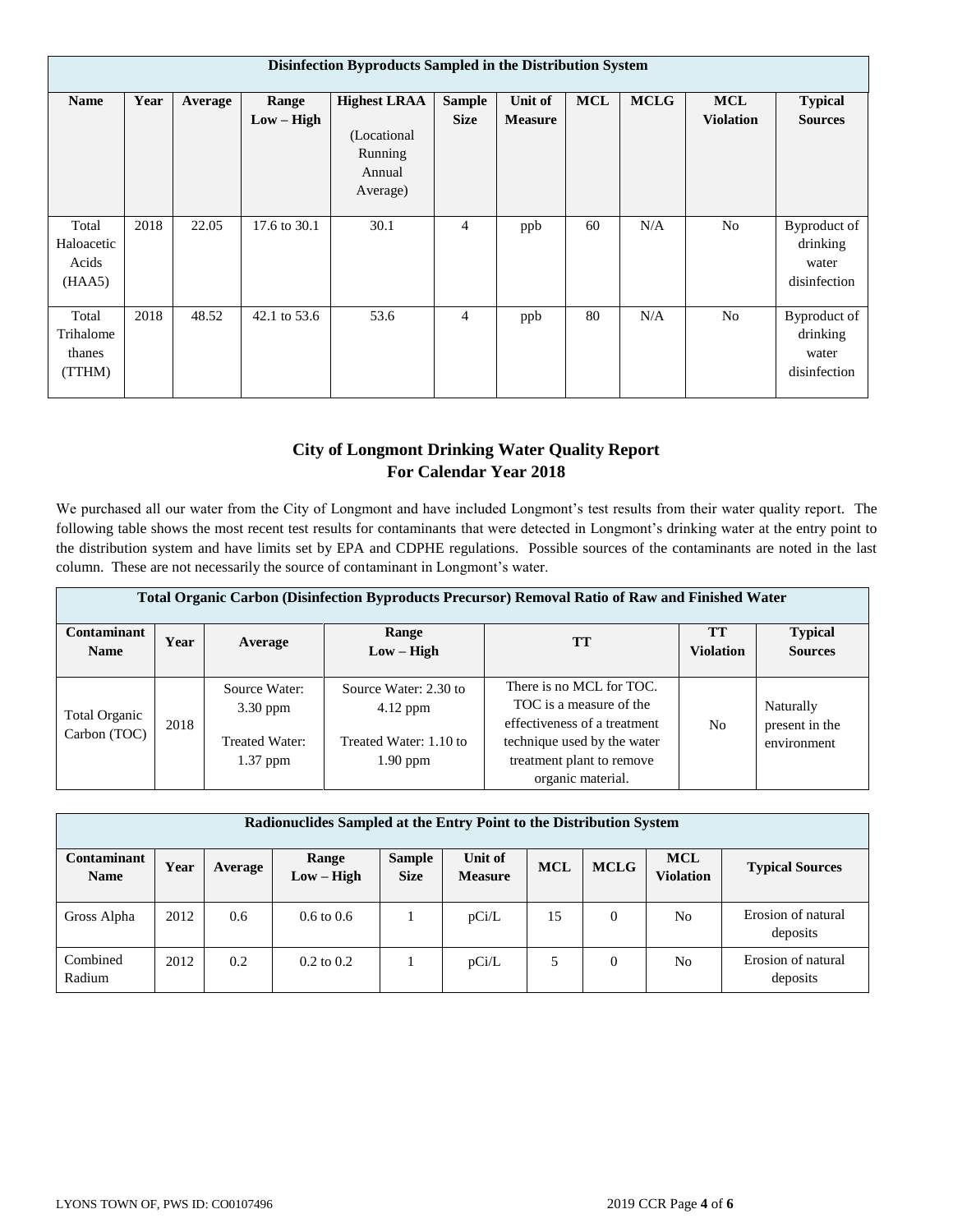|                                   | Inorganic Contaminants Sampled at the Entry Point to the Distribution System |            |                         |                              |                           |                |                |                                |                                                                                                                                       |  |  |  |
|-----------------------------------|------------------------------------------------------------------------------|------------|-------------------------|------------------------------|---------------------------|----------------|----------------|--------------------------------|---------------------------------------------------------------------------------------------------------------------------------------|--|--|--|
| <b>Contaminant</b><br><b>Name</b> | Year                                                                         | Average    | Range<br>$Low - High$   | <b>Sample</b><br><b>Size</b> | Unit of<br><b>Measure</b> | <b>MCL</b>     | <b>MCLG</b>    | <b>MCL</b><br><b>Violation</b> | <b>Typical Sources</b>                                                                                                                |  |  |  |
| Barium                            | 2012                                                                         | 0.01       | $0.01$ to $0.01$        | 1                            | ppm                       | 2              | $\overline{2}$ | N <sub>o</sub>                 | Discharge of drilling<br>wastes; discharge from<br>metal refineries; erosion of<br>natural deposits                                   |  |  |  |
| Fluoride                          | 2012                                                                         | 0.68       | $0.68 \text{ to } 0.68$ | 1                            | ppm                       | $\overline{4}$ | $\overline{4}$ | N <sub>o</sub>                 | Erosion of natural deposits;<br>water additive which<br>promotes strong teeth;<br>discharge from fertilizer<br>and aluminum factories |  |  |  |
| Nitrate                           | 2018                                                                         | $0.11$ ppm | $0.11$ ppm              |                              | ppm                       | 10             | 10             | N <sub>o</sub>                 | Runoff from fertilizer use:<br>leaching from septic tanks,<br>sewage; erosion of natural<br>deposits                                  |  |  |  |

| Organics Sampled at the Entry Point to the Distribution System |      |                                                     |                               |                              |                                  |                                          |                |                                |                                                                                          |  |  |
|----------------------------------------------------------------|------|-----------------------------------------------------|-------------------------------|------------------------------|----------------------------------|------------------------------------------|----------------|--------------------------------|------------------------------------------------------------------------------------------|--|--|
| <b>Contaminant</b><br><b>Name</b>                              | Year | Average                                             | Range<br>$Low - High$         | <b>Sample</b><br><b>Size</b> | <b>Unit of</b><br><b>Measure</b> | <b>MCL</b>                               | <b>MCLG</b>    | <b>MCL</b><br><b>Violation</b> | <b>Typical Sources</b>                                                                   |  |  |
| $Di(2-$<br>ethylhexyl)<br>phthalate <sup>1</sup>               | 2018 | Average<br>of<br>Detected<br>Results:<br>$0.62$ ppb | Not Detected<br>to $0.62$ ppb | $\overline{2}$               | ppb                              | $6.0$ ppb<br>(Action level<br>$0.6$ ppb) | $\overline{0}$ | N <sub>o</sub>                 | Sampling or testing<br>procedures.<br>Discharge from<br>rubber and chemical<br>factories |  |  |

| Unregulated Contaminants Monitoring Rule (UCMR) <sup>2</sup> Sampled at the Entry Point to the Distribution System |      |           |                       |                              |                           |                                                                                                                                                                     |                                |                                                                                                                                                                                                       |  |  |  |
|--------------------------------------------------------------------------------------------------------------------|------|-----------|-----------------------|------------------------------|---------------------------|---------------------------------------------------------------------------------------------------------------------------------------------------------------------|--------------------------------|-------------------------------------------------------------------------------------------------------------------------------------------------------------------------------------------------------|--|--|--|
| <b>Contaminant</b><br><b>Name</b>                                                                                  | Year | Average   | Range<br>$Low - High$ | <b>Sample</b><br><b>Size</b> | Unit of<br><b>Measure</b> | <b>Note</b>                                                                                                                                                         | <b>MCL</b><br><b>Violation</b> | <b>Typical Sources</b>                                                                                                                                                                                |  |  |  |
| Manganese                                                                                                          | 2018 | $2.5$ ppb | $0.93$ to 3.6<br>ppb  | $\mathfrak{D}$               | ppb                       | At this time, the<br>recommended health<br>reference concentration<br>is $300$ ppb. The<br>aesthetic (non-health)<br>based) recommended<br>concentration is 50 ppb. | No.                            | Naturally present in<br>the environment and<br>essential nutrient<br>used in fertilizer,<br>steel production,<br>batteries, fireworks<br>and in drinking water<br>and wastewater<br>treatment plants. |  |  |  |

### **Footnotes**

<sup>1</sup> Di(2-ethylhexyl)phthalate was detected but below the MCL of 6 ppb; the action required is quarterly monitoring.

<sup>2</sup>Unregulated contaminant monitoring helps EPA to determine where certain contaminants occur and whether the Agency should consider regulating those contaminants in the future. In 2018 Longmont participated in the fourth round of unregulated contaminant monitoring as prescribed by EPA. This table lists the contaminants with detected results. More information about UCMR is available on the EPA website at <https://www.epa.gov/dwucmr/fourth-unregulated-contaminant-monitoring-rule> an[d https://www.epa.gov/dwucmr/occurrence-data](https://www.epa.gov/dwucmr/occurrence-data-unregulated-contaminant-monitoring-rule)[unregulated-contaminant-monitoring-rule.](https://www.epa.gov/dwucmr/occurrence-data-unregulated-contaminant-monitoring-rule)